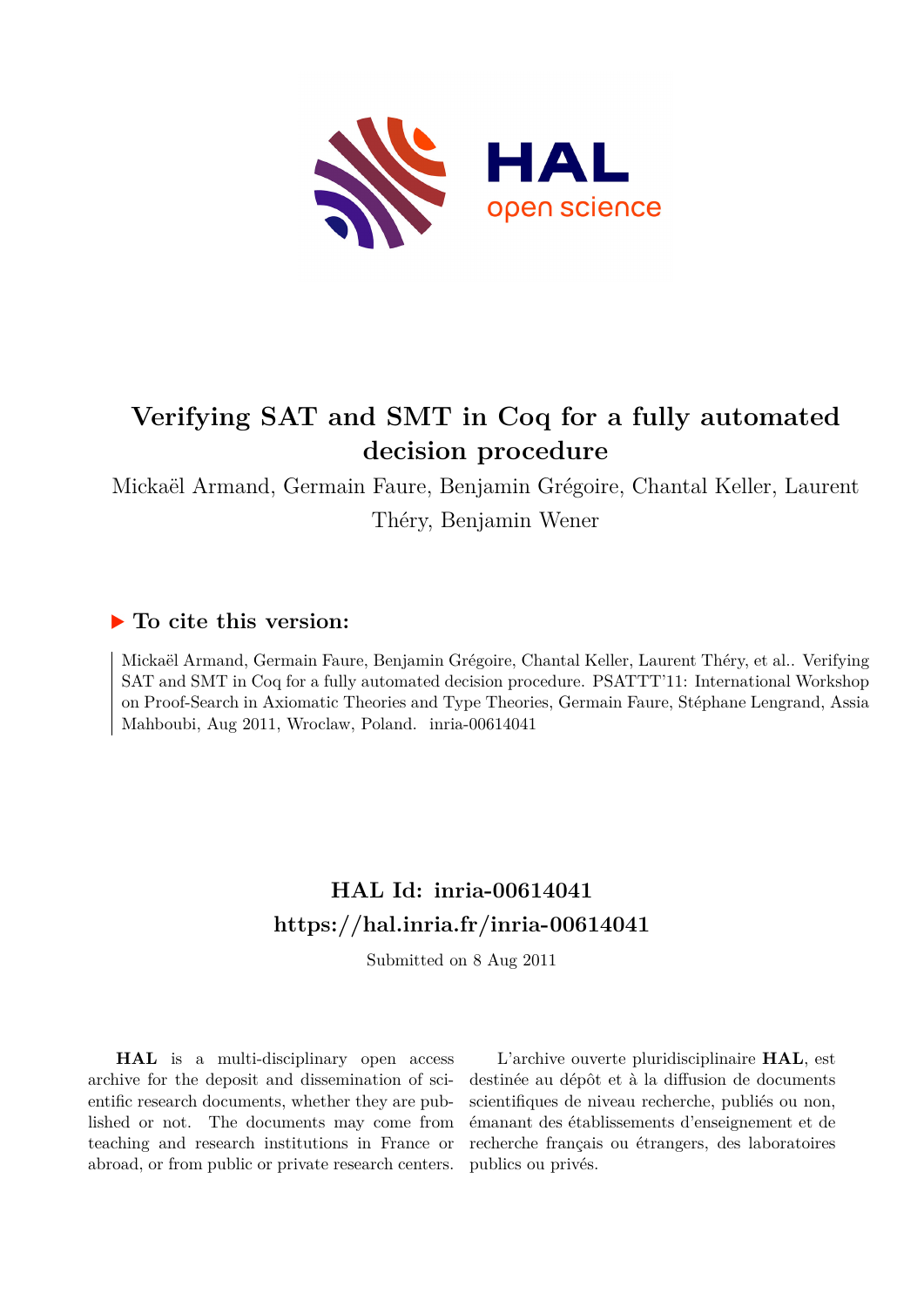# Verifying SAT and SMT in Coq for a fully automated decision procedure

M. Armand<sup>1</sup>, G. Faure<sup>2</sup>, B. Grégoire<sup>1</sup>, C. Keller<sup>2</sup>, L. Théry<sup>1</sup>, and B. Werner<sup>2</sup>

<sup>1</sup> INRIA Sophia-Antipolis

 $\{ \mbox{Michael\,.Armand}\,, \mbox{Benjamin\,.Gregoire\,,Laurent\,.}$  <br> Perpedentia.inria.fr  $^2$  INRIA Saclay–Île-de-France at École Polytechnique<br> $\{ \mbox{German\,.Fauer}\,, \mbox{Chantal\,.Keller}\,, \label{eq:ex1}$ Benjamin.Werner}@inria.fr

Abstract Enjoying the power of SAT and SMT solvers in the Coq proof assistant without compromising soundness requires more than a yes/no answer from them. SAT and SMT solvers should also return a proof witness that can be checked by an external tool. We propose a fully certified checker for such witnesses written in Coq. It can currently check witnesses from the SAT solvers

ZChaff and MiniSat and from the SMT solver VeriT. Experiments highlight the efficiency of this checker. On top of it, new reflexive Coq tactics have been built that can decide a subset of Coq's logic by calling external provers and carefully

# 1 Introduction

checking their answers.

Several developments highlight that interactive theorem provers are now ready to be used to formalize highly non-trivial mathematical theories [27,24] and to specify and study industrial scale software [31]. Unfortunately, the high confidence of these formalizations often requires a tedious interaction with the prover: contrary to paper proofs, all the "trivial cases" have to be detailed. Thus, the ability to scale up is significantly determined by the capability of automating trivial proofs.

A priori, one could expect that progress in automated theorem proving would directly benefit proof assistants. In particular, the spectacular advances in solving the Boolean SATisfiability Problem [23] have placed SAT solvers at the heart of many practical applications using automated theorem provers [33]. Encouraged by this success, the DPLL procedure [16,15] on which most of the off-the-shelf SAT solvers (e.g. ZChaff [38], MiniSat [19]) are based was largely enhanced and generalized to more expressive logics. This is the case for Satisfiability Modulo Theory solving that considers non-purely propositional extensions of the SAT Problem in which atomic propositions belong to a variety of theories: linear and non linear arithmetic, equality, bit vectors and others. This led to competitive tools like Z3 [35], CVC3 [9], Yices [18], VeriT [13], Simplify [17], Alt-Ergo [14] among others. These tools are used, for instance, in static checkers, verification systems, model checkers and unit test generators. We refer the reader to [8,21,7,39] for some of such applications.

As automatic provers are becoming more and more powerful, their trusted bases have been growing as well. Formally proving a state of the art prover has revealed to be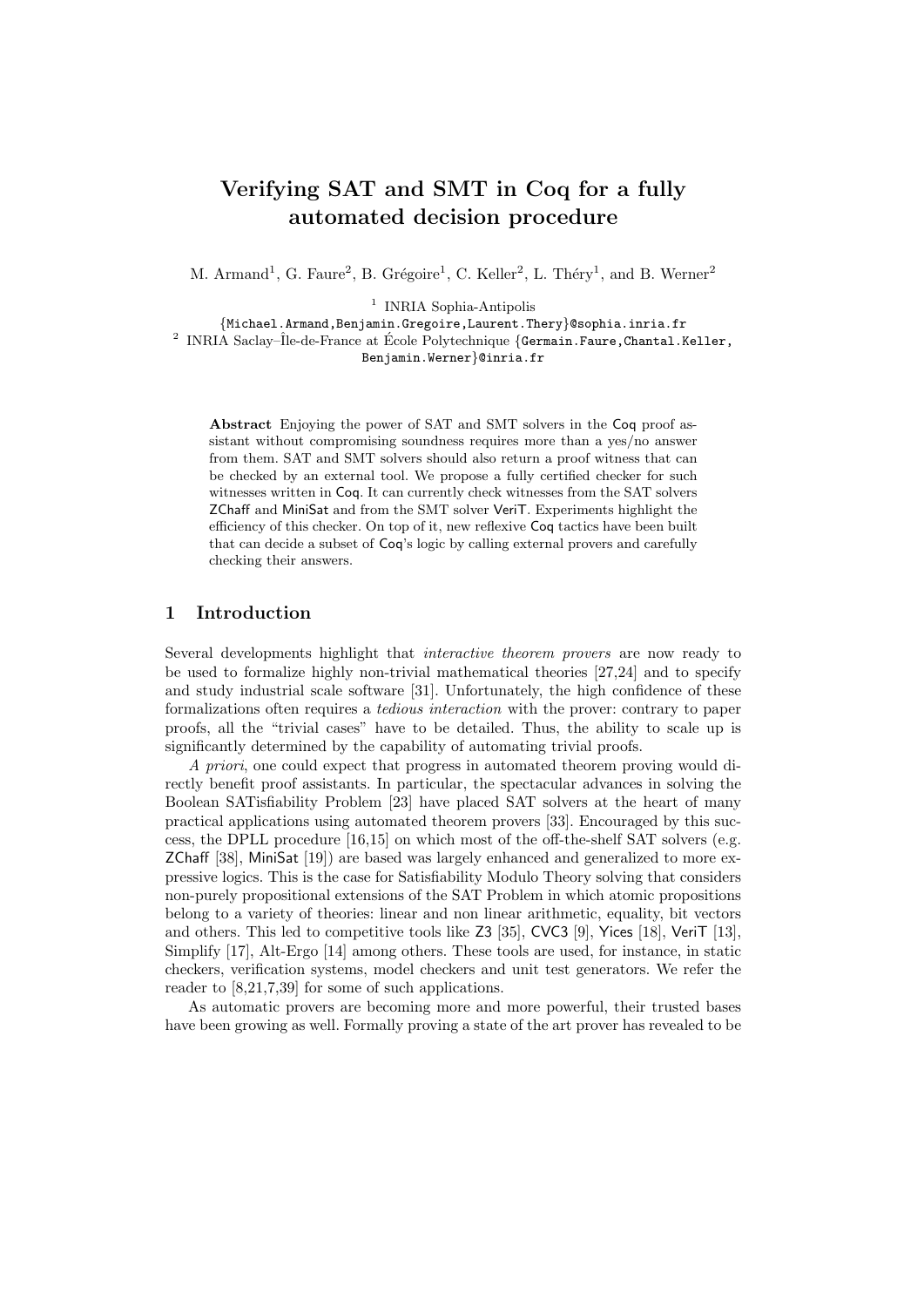very difficult [32]. Another approach is then to adopt result certification. For this, the provers should not only return a yes/no answer but also produce a proof witness that can be checked by an external tool. The main contribution of the paper is to propose a modular and effective checker for SAT and SMT proof witnesses written in Coq and fully certified. The benefit of having such a certified checker inside Coq is double. First, the reliability of automatic provers can be increased by checking their results a posteriori. Second, the automation within Coq without compromising soundness can also be enhanced by the introduction of new tactics that delegate goals to external provers whose answers are checked. The source code of the checker and information on its usage can be found online [1].

The work presented in this paper extends the work presented in [5]. The format of certificates has been rethought to be more modular and then makes it easier the addition of new theories. Moreover, we enhanced the automation of Coq by defining new decision procedures.

The paper is organized as follows. In Section 2, proof witnesses for SAT and SMT and the computational reflection on which our checker is based are introduced. Section 3 presents a deep embedding of SAT and SMT terms. Section 4 details the architecture of our checker and shows how the initial kernel that deals with resolution has been extended in order to handle theories. Section 5 explains how the checker has been integrated inside Coq into a tactic. Finally, in Section 6, we evaluate the efficiency of our integration and compare it to other similar attempts.

# 2 Proof Witnesses and Computational Reflection

#### 2.1 SAT Solvers

SAT solvers deal with propositional formulas given in Conjunctive Normal Form (CNF). They decide whether there is an assignment of the variables that satisfies the formula or not. To set the notations, we recall the basic definitions that are involved. We consider a countable set  $X$  of boolean variables. In the following, we use the variables x, y to denote elements of X. Two special constants  $\top$  and  $\bot$  represent true and false respectively. V is the set of positive literals defined by  $X \cup {\{\top, \bot\}}$ . We use the variable  $v$  to denote an element of  $V$ . The involutive negation of domain  $V$ is denoted  $v \mapsto \bar{v}$ . Its codomain, denoted  $\bar{V}$ , is called the set of negative literals. A *literal l* is either a positive or a negative literal. A clause is a disjunction of literals, denoted  $l_1 \vee \cdots \vee l_n$  if it is nonempty and  $\Box$  otherwise. We use the variables  $C, D$ to denote clauses. Clauses are considered up to associativity and commutativity of ∨. Furthermore, a variable  $v$  and its negation  $\bar{v}$  cannot appear in the same clause. A formula in CNF is represented by a *finite set of clauses*  $S$ , seen as their conjunction.

Given a valuation  $\rho$  mapping a unique boolean to each variable, literals, clauses and sets of clauses are interpreted into booleans as usual. Their interpretation are written  $[l]_{\rho}$ ,  $[C]_{\rho}$ ,  $[\mathcal{S}]_{\rho}$  respectively. A set of clauses S is satisfiable if and only if there exists a valuation  $\rho$  such that  $[\mathcal{S}]_\rho = \top$ . Conversely, S is unsatisfiable if and only if for all valuation  $\rho$ ,  $[\mathcal{S}]_{\rho} = \perp$ .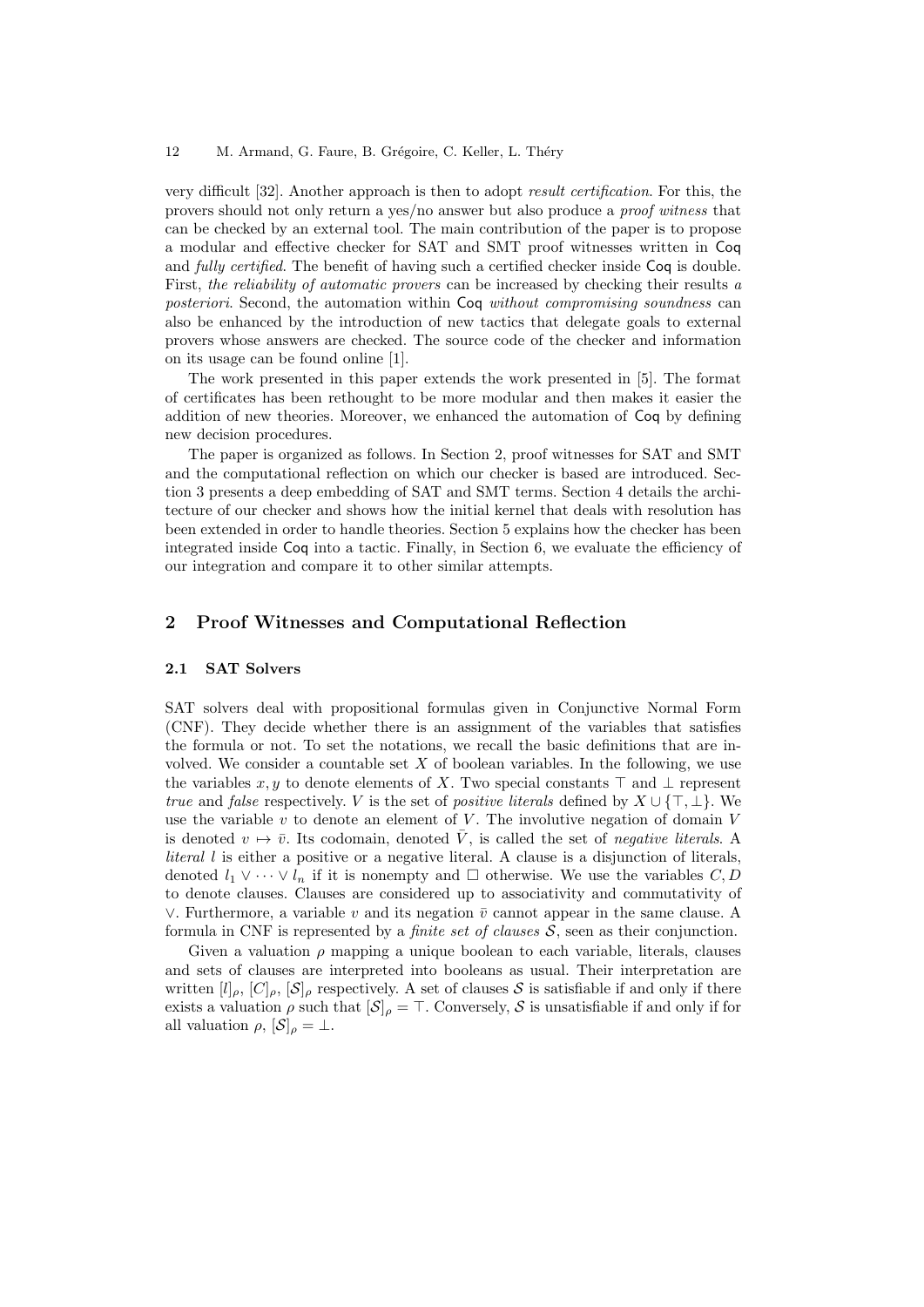We recall that the refutationally complete resolution rule is defined by:

$$
\frac{v\vee C\qquadbar v\vee D}{C\vee D}
$$

This rule is derivable in classical logic. v is called the *resolution variable*. A tree of resolution rules that have a "comb"-like topology is called a resolution chain.

Modern SAT solvers rely on variants of the DPLL algorithm which can be customized to generate a proof witness [37]. The witness is:

- either an assignment of the variables to  $\top$  and  $\bot$  that satisfies all the clauses, if the set of clauses is satisfiable;
- or a proof by resolution of the empty clause, if the formula is unsatisfiable.

Note that in both cases, the proof witness is not necessarily unique. Here are two examples of proof witnesses.

*Example 1.* Consider the following set of clauses:  $S = \{x \lor y, x \lor \bar{y} \lor z, \bar{x} \lor z\}$ . S is satisfiable. A proof witness is  $\{x \mapsto \top, y \mapsto \bot, z \mapsto \top\}.$ 

Example 2. Consider the set of clauses  $\mathcal{S}' = \{x \lor y, x \lor \bar{y} \lor z, \bar{x} \lor z, \bar{z}\}\text{. }\mathcal{S}'$  is unsatisfiable. A proof witness is:

$$
\begin{array}{c|c c c c c c c c} x \vee \bar{y} & x \vee \bar{y} & \bar{z} & & x \vee \bar{z} \\ \hline & x & & \bar{x} & \bar{x} \\ \hline & x & & \bar{x} & \bar{x} \\ \hline & \Box & & & \bar{x} & \end{array}
$$

From the point of view of result certification, the case of unsatisfiability is the more challenging. Checking such a witness consists in inspecting each application of the resolution rule, making sure that we obtain the empty clause at the end. We explain in Section 4.2 how to preprocess such witnesses in order to obtain smaller certificates.

Even if the two witness producing SAT solvers ZChaff and MiniSat differ on the output format, both give assignments in case of satisfiability and resolution trees in case of unsatisfiability.

# 2.2 SMT Solvers

SMT solvers decide an extension of the SAT problem in which positive literals are not only boolean variables but also atomic propositions of some first-order theory. Given a signature  $\Sigma$  containing simple types, and function and predicate symbols with their types, a theory  $\mathcal T$  is a set of formulas of type *bool* written using this signature, variables and logical connectives. Those formulas are called *theory lemmas*. In this paper, we only deal with quantifiers free formulas (all non-boolean variables are implicitly existentially quantified) We illustrate this with two examples frequently considered by SMT solvers: congruence closure and linear arithmetic.

Example 3. The theory of congruence closure is defined upon the signature containing: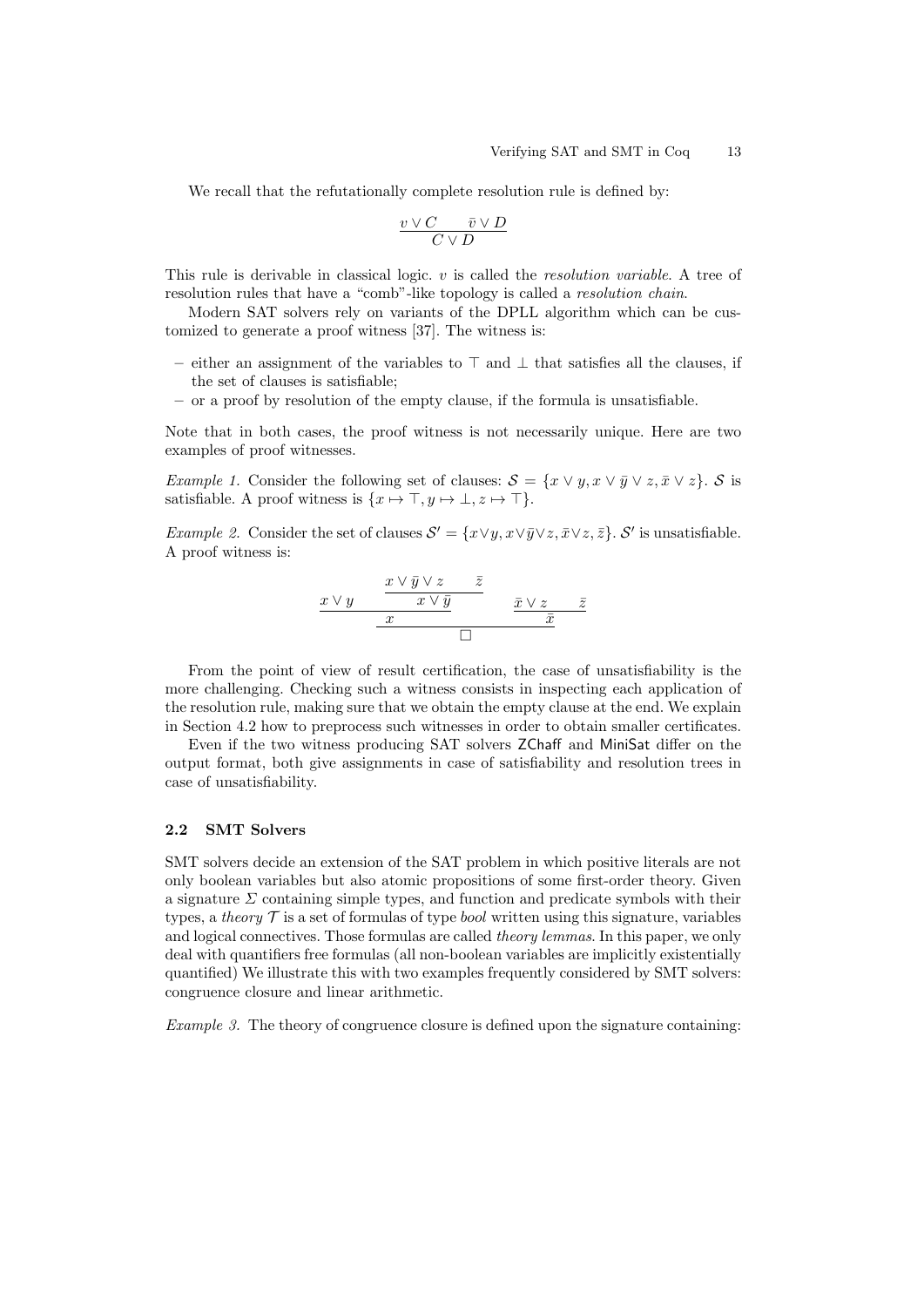- one single type, written  $U_0$ ;
- function symbols of type  $U_0 \to \cdots \to U_0$ ;
- predicate symbols of type  $U_0 \rightarrow \cdots \rightarrow U_0 \rightarrow \text{Bool}$  among which a particular predicate symbol = of type  $U_0 \rightarrow U_0 \rightarrow Bool$ .

and includes all the formulas that are true using the rules of uninterpreted functions with equality, namely the rules of reflexivity, symmetry, transitivity and congruence.

*Example 4.* The theory of linear arithmetic is defined upon the signature containing:

– one single type, written  $I$ ; – four function symbols:  $0 : I, \quad S : I \to I, \quad + : I \to I \to I, \quad - : I \to I \to I$ – three predicate symbols:  $= : I \rightarrow I \rightarrow Bool, \qquad \langle : I \rightarrow I \rightarrow Bool, \qquad \langle : I \rightarrow I \rightarrow Bool \rangle$ 

and includes all the formulas whose standard interpretation in  $\mathbb Z$  are true.

The set of *atoms* A of a theory  $\mathcal T$  is the set of all the formulas of type *bool* written using only the signature of  $\mathcal T$  and variables (but no logical connectives). In the following, a denotes an element of A. The set of *positive literals*  $V$  is extended with atoms and becomes  $X \cup {\{\top, \bot\}} \cup A$ . The set of *negative literals*  $\overline{V}$  is extended as well. The definitions of clause and resolution rule are unchanged.

The interpretation of sets of clauses  $[\mathcal{S}]_{T_t,T_v,T_f}$  requires three functions:

- $T_t$  maps simple types to values;
- $T_v$  maps variables to values;
- $T_f$  maps function and predicates symbols of the theory of congruence to concrete functions and predicates according to their types.

A set of clauses S is satisfiable if and only if there exist functions  $T_t$ ,  $T_v$  and  $T_f$  such that  $[\mathcal{S}]_{T_t,T_v,T_f} = \top$ . Conversely,  $\mathcal{S}$  is unsatisfiable if and only if for all functions  $T_t$ ,  $T_v$  and  $T_f$ ,  $[\mathcal{S}]_{T_t,T_v,T_f} = \perp$ .

The standard architecture for SMT solvers is an interaction between a SAT solver and decision procedures for the theories [37]. It is well-suited to generate proof witnesses. Indeed, the witness is:

- $-$  *if the set of clauses is satisfiable:* either an assignment of the booleans and theory variables
- $-$  *if the formula is unsatisfiable:* a resolution tree of the empty clause where leaves are not only clauses from  $S$  but also theory lemmas

Here are two examples of proof witnesses in the theory of congruence closure, given in Example 3.

Example 5. Consider the set of clauses  $S = \{f(x) \neq f(y), y = z, f(x) = f(f(z))\}$ where a is a term of type U. The set S is satisfiable. A proof witness is  $\{x \mapsto f(a), y \mapsto f\}$  $a, z \mapsto a$ .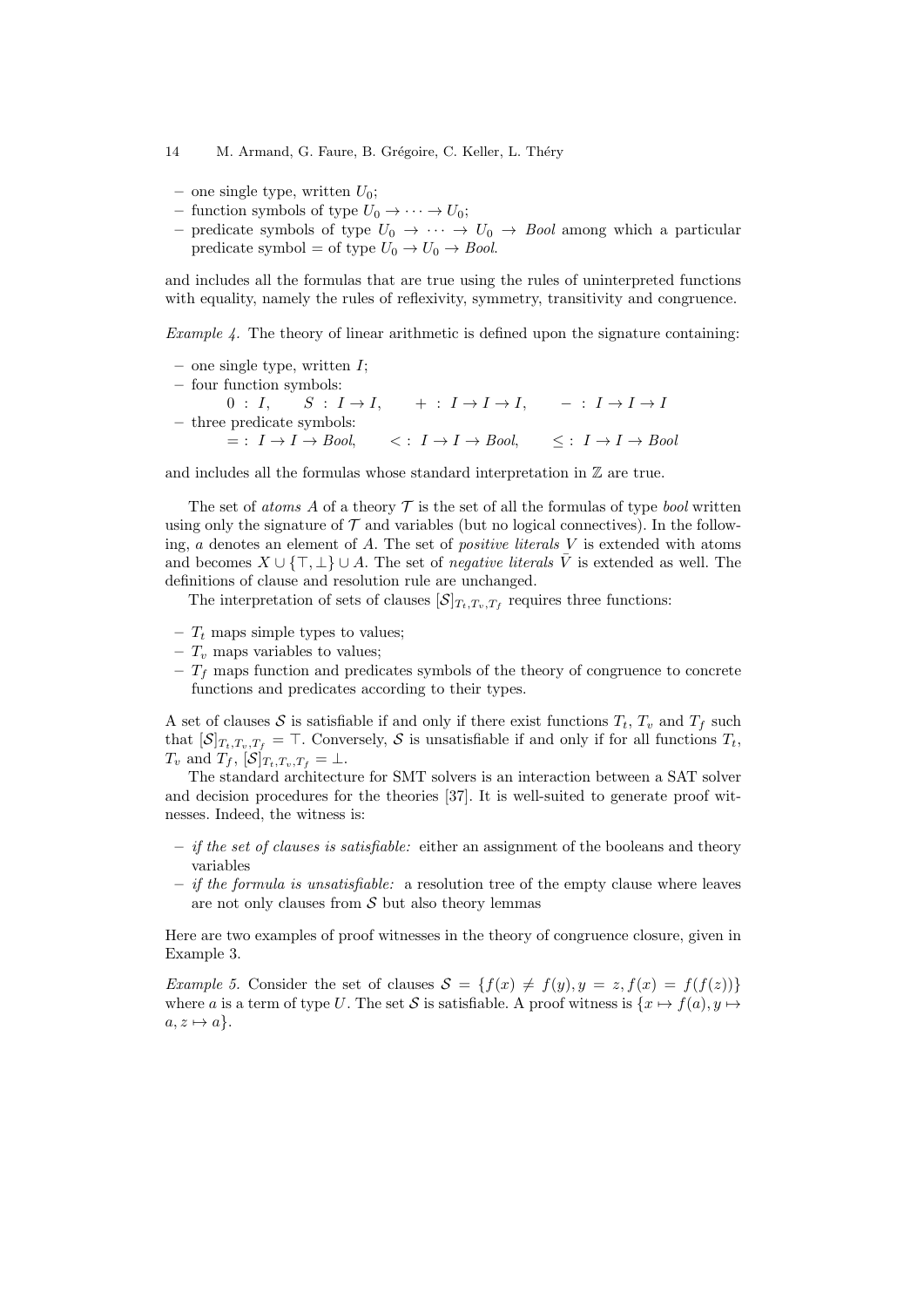*Example 6.* Consider  $\mathcal{S}' = \{f(x) \neq f(y), y = z, f(x) = f(f(z)), x = y\}$ . The set  $\mathcal{S}'$  is unsatisfiable. A proof witness is

$$
\frac{x \neq y \lor f(x) = f(y) \qquad x = y}{f(x) = f(y)} \qquad f(x) \neq f(y)
$$

Note that the leaves are either elements of  $\mathcal{S}'$  or congruence closure lemmas. The only congruence closure lemma here is  $x \neq y \vee f(x) = f(y)$ . Also, the conflict occurs between the clause  $x = y$  and the clause  $f(x) \neq f(y)$ . As the other clauses of S' do not contribute to the conflict, they do not appear in the proof witness.

To our knowledge, mainly three existing SMT solvers can deliver such informative proof witnesses: Z3, CVC3 and VeriT (some other solvers give proof witnesses, but they are less informative). Even if they differ on the output format, the three of them give resolution trees with theory lemmas in case of unsatisfiability. They also give witnesses for satisfiability. In our experiments we have concentrated on VeriT. In early stages of the development, its open source status gave us the opportunity to have control of the proof traces.

#### 2.3 Computational Reflection in Coq

Coq [10] is a proof assistant based on type theory. It implements the calculus of inductive constructions [10]. In Coq, term equality is done up to conversion. This means that objects may have some computational content. In particular, it is possible to write programs that evaluate within the logic of Coq. The idea of computational reflection, as proposed in [4], is to turn the proof search that is traditionally performed by tactics into an internal computation. To give a more concrete example, let us explain how Coq manages to prove ring equalities automatically. Consider the equality  $(x + y) - x = y$ where x and y are two variables in  $\mathbb{Z}$ . A dedicated data structure in Coq represents ring expressions. It is composed of the operators mult for multiplication, plus for addition, minus for subtraction, and var for variables. Variables are indexed by integers. Associated with the data structure, there are two functions that are computable inside the logic. First, the interpretation function  $[\ ]_{\rho,\phi}$  that maps the abstract data structure to a concrete domain. The function  $\rho$  explains the mapping of the operators, while  $\phi$ handles variables. So we have for example:

[(minus (add (var 0) (var 1)) (var 0))] $_{to\mathbb{Z},\{0\to x,1\to y\}}$  evaluates to  $(x+y)-x$ 

where  $to\mathbb{Z}$  is the interpretation for the integer numbers. Second, the normalization function normalize computes a normal form. So, we have:

normalize (minus (add (var 0) (var 1)) (var 0))  $evaluates to$  (var 1)

Its soundness lemma normalize\_sound states that terms with equal normalizations have equal interpretations:

 $\forall \rho \, \phi \, e_1 \, e_2$ , normalize  $e_1$  = normalize  $e_2 \rightarrow [e_1]_{\rho,\phi} = [e_2]_{\rho,\phi}$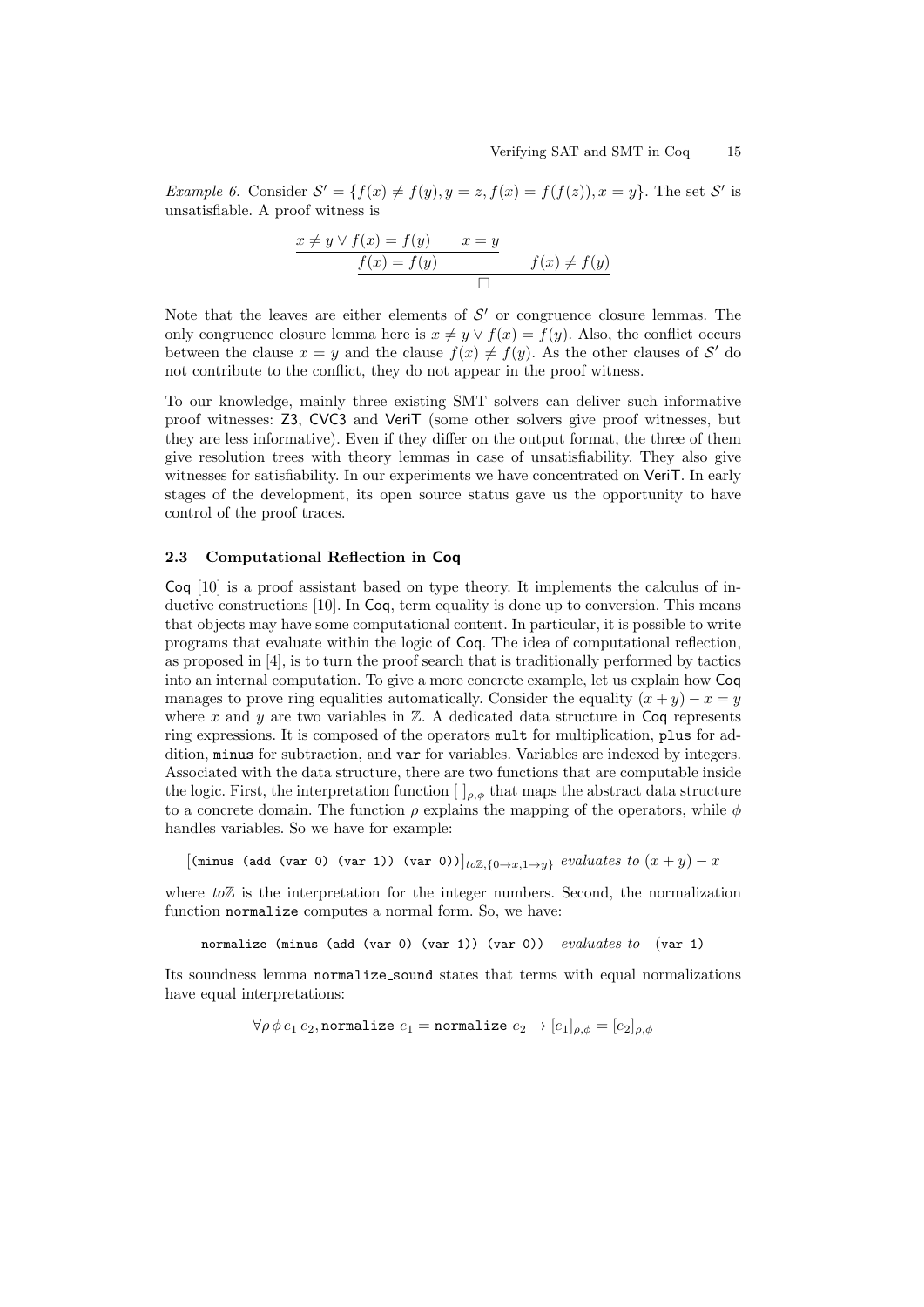With these two functions and the soundness lemma, it is possible to give directly the proof of our initial equality:

(normalize\_sound  $to\mathbb{Z}$   $\{0 \to x, 1 \to y\}$ (minus (add (var 0) (var 1)) (var 0)) (var 1)  $(refl_equal (normalize (var 1)))$ 

where **refl\_equal** corresponds to the reflexivity of equality. It is then the task of the proof checker of Coq to verify that this proof term is valid.

Our application of computational reflection follows the exact same path. First, we are going to define our own data structures to represent variables, literals, clauses and theories. Second, we are going to encode the certificate checker as a computational function inside the logic of Coq and prove its soundness. Finally, the proof of a Coq statement provable by an external solver will be reduced to a minimum: the application of the soundness of the certificate checker with one of its arguments being the certificate returned by the solver.

Checking certificates requires a fair amount of CPU. The efficiency of the evaluator inside Coq is then crucial for us to be able to handle non-trivial examples. Thanks to an efficient virtual machine [25], the evaluation mechanism in Coq is as fast as Ocaml bytecode evaluation. Also, recent extensions [5] have added native 31-bit machine integers and imperative persistent arrays to the virtual machine. These two features are crucial in order to get a good complexity behavior of our certificate checker.

# 3 Embedding SAT and SMT terms

To be easily manipulable by our checker, proof witnesses are preprocessed into certificates. Before presenting the general format for certificates, we present the efficient deep embedding of sets of clauses it relies on. Sections 3.1 to 3.4 are dedicated to this representation, and Sections 3.5 and 3.6 interpret them into Coq terms.

#### 3.1 Representing Variables and Literals

On any particular instance, the set of variables  $X$  is finite. Let  $n$  be its cardinal. We represent each variable by a distinct 31-bit integer ranging from 2 to  $n + 1$ . The integer 0 and 1 are used to represent  $\top$  and  $\bot$  respectively. The injection of positive and negative literals into the whole set of literals is defined in the following way:

if  $v \in V$  is represented by i, then  $\begin{cases}$  the literal v is represented by  $2i$ <br>the literal  $\overline{v}$  is represented by  $2i + 1$ 

Thanks to this encoding, we can benefit from the efficiency of the operations of the native 31-bit integers and most common operations on literals can be implemented directly by bitwise operations.

Because of our encoding, we can represent problems with less than  $2^{30} - 2$  variables only. This is not a strong limitation since the biggest SAT problems coming from industrial benchmarks consider around 500,000 variables, which is far smaller than our upper bound.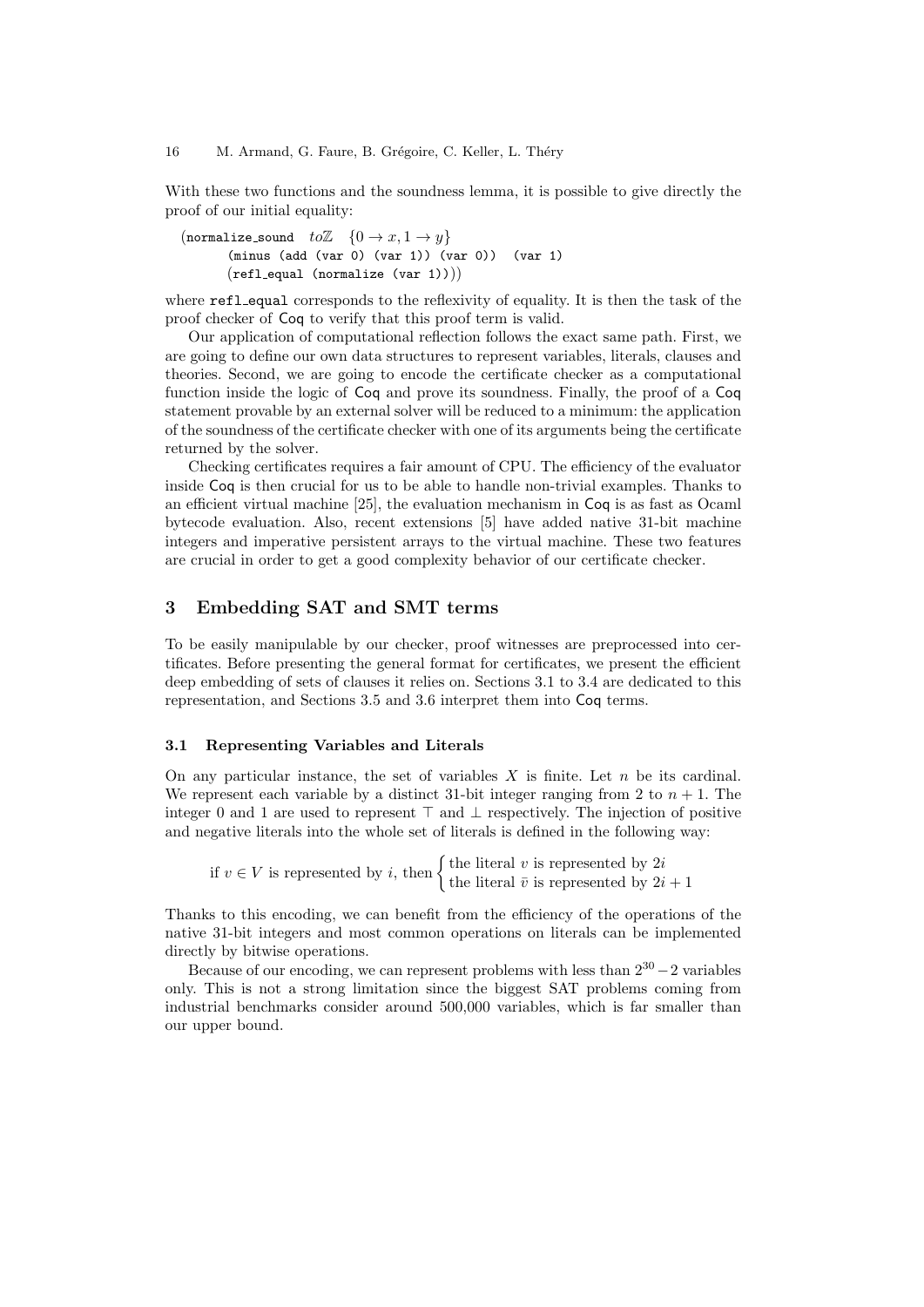#### 3.2 Representation of Clauses

We have two different representations of clauses : a representation  $R_1$ , used for storage, and a representation  $R_2$ , used for computation. A clause in  $R_1$  is a list of integers. A clause in  $R_2$  is an array t of length  $n + 2$  where n is the number of variables. The elements of the array are in the set  $\{\oplus,\ominus,\odot\}$ . The idea is the following one: for any  $v \in V$ , if i represents v, t[i] is set to:

> $\sqrt{ }$  $\frac{1}{2}$  $\mathcal{L}$  $\oplus$  if v appears in the clause  $\ominus$  if  $\bar{v}$  appears in the clause  $\odot$  if neither v nor  $\bar{v}$  appear in the clause

This is well-defined since v and  $\bar{v}$  cannot appear at the same time in the clause as explained in Section 2.1. Since clauses are considered up to commutativity and associativity of  $\vee$ , the representation in  $R_2$  is canonical. Let us consider an example.

Example 7. Suppose  $V = \{x, y, z\}$  and x is represented by 2, y by 3, and z by 4. The clause  $\top \vee x \vee \overline{z}$  is encoded in  $R_1$  as  $[0; 4; 9]$  and in  $R_2$  as  $\bigotimes_{\square} \bigotimes_{\square} \bigotimes$ .

Going from one representation to another is linear in  $n$ .

#### 3.3 Representation of Sets of Clauses

To check a proof by resolution, we start from an initial set of clauses. Deduced clauses are then progressively added to this set until the empty clause is reached. For industrial problems, the number of clauses can be quite large. It is then crucial for the basic operations of accessing and adding a clause to be very efficient. For this reason, we use an imperative persistent array to hold clauses. The type of a set of clauses is then an array of  $R_2$  clauses.

#### 3.4 Representation of Atoms

To be efficient, we need to represent atoms in such a way that it does not interfere with the checking of the propositional part of a witness: when a resolution is computed, the meaning of the atoms is useless. To do so, variables presented in Section 3.1 are still considered as variables during SAT checking, but represent atoms during theory checking.

Starting from 2, an integer is attributed to each atom appearing in the proof witness. These integers now stand for the propositional variables. As before, they are injected into positive literals.

For checking the theory lemmas, we obviously need to know the atom associated to an integer. To do so, the set of clauses comes with an array mapping the atom represented by  $i$  to the cell number  $i$ . As we must keep this array as small as possible, common sub-atoms are globally shared using a technique inspired by hash-consing [20]. Example 8 details the representation of  $S$  for Example 6.

Example 8. In Example 6, the array of atoms that is computed is:

 $|f(x)|\mathcal{H}(0) = f(y)|y = z|\mathcal{H}(0) = f(f(z))|$  where  $\mathcal{H}(i)$  represents the atom in cell number *i*. In that context, the clause  $f(x) \neq f(y)$  is represented by the integer 3.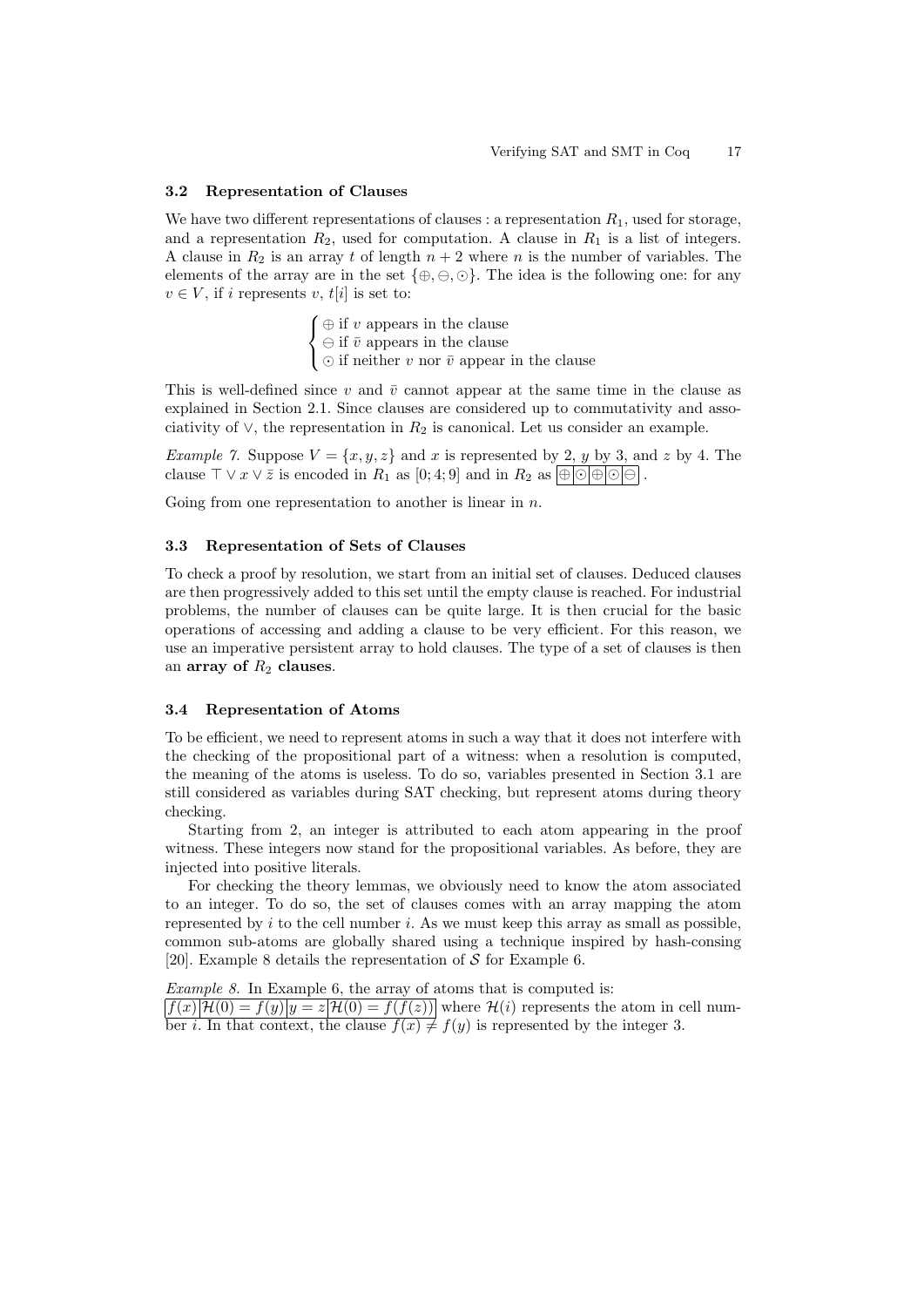In addition to facilitating propositional checking, hashing atoms also speeds up comparison of atoms, since we only need to compare hashes. This is crucial for instance in congruence closure (see Section 4.3).

#### 3.5 Interpretation Functions for Variables, Literals and Clauses

In order to state and prove the soundness of the checker, we interpret sets of clauses in terms of boolean expressions. With our representation, a valuation  $\rho$  is a function that maps 31-bit integers into booleans. The definition of interpreted functions  $\bullet \mapsto [\bullet]_e$ for literals, clauses and sets is straightforward. We interpret a variable  $v$  by:

$$
[v]_{\rho} = \top \text{ if } v = 0 \qquad [v]_{\rho} = \bot \text{ if } v = 1 \qquad [v]_{\rho} = \rho(v) \text{ if } v \ge 2
$$

a literal  $l$  by:

 $[l]_{\rho} =$  if even l then  $[l/2]_{\rho}$  else  $\neg[l/2]_{\rho}$ .

a clause c by the disjunction of the interpretation of its literals, and a set of clauses C by the conjunction of the interpretation of its clauses.

#### 3.6 Typechecking and Atom Interpretation

As opposed to what is usually done in computational reflection like in ring where the interpretation requires just a single type, here we need an interpretation for atoms that accommodates different types (integers, booleans, user-defined types, . . . ) at the same time. Then, we must add typechecking to our framework, and use it to define a specific interpretation for theory variables (such as  $x$  and  $y$  in Example 8), uninterpreted functions (such as  $f$  in Example 8), and then atoms. We define a syntactic representation of types and the array mapping atoms to integers now comes with three other arrays:

- an array  $T_t$  mapping the syntactic representation of a user-defined type to its  $\textsf{Cog}$ type;
- an array  $T_v$  mapping a theory variable to its interpretation;
- an array  $T_f$  mapping an uninterpreted function to its interpretation.

Using  $T_t$ , we can interpret syntactic types as:

$$
\begin{cases} [\text{Bool}]_{T_t} = \text{bool} \\ [\text{I}]_{T_t} = \text{Z} \\ [\text{U}_i]_{T_t} = T_t.(i) \end{cases}
$$

Using  $T := (T_t, T_v, T_f)$ , we can now define the interpretation of an atom. The result has the same dependent type as the cells of  $T_v$  and  $T_f$ . We denote its elements  $(s|u)$ , where s is a syntactic type and u is of type  $[s]_{T_t}$ . Here is its definition:

$$
\begin{cases}\n[v]_T = T_v.(v) & \text{if } v \text{ is a variable} \\
[f(t_1, \ldots, t_n)]_T = (s, u \ u_1 \ \ldots \ u_n) & \text{if for } i = 1, \ldots, n, [t_i]_T = (s_i | u_i) \text{ and} \\
T_f.(f) = (s_1 \rightarrow \cdots \rightarrow s_n \rightarrow s | u) \\
[f(t_1, \ldots, t_n)]_T = (\text{Bool}, \top) & \text{if this function application is ill- typed} \\
[a = b]_T = (\text{Bool}, \text{eqb } u_a \ u_b) & \text{if } [a]_T = (s | u_a) \text{ and } [b]_T = (s | u_b) \\
[a = b]_T = (\text{Bool}, \top) & \text{if this equality is ill- typed}\n\end{cases}
$$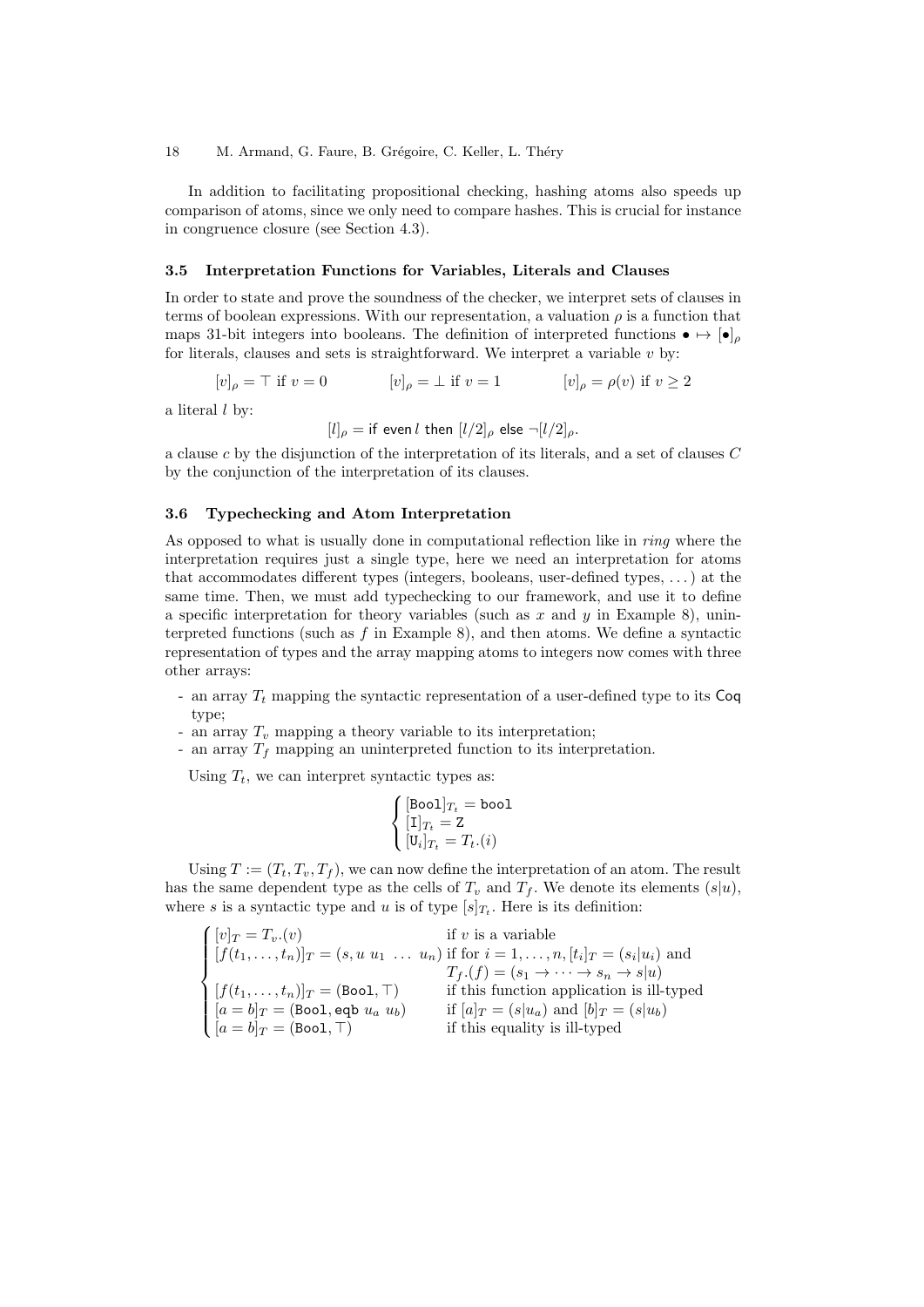And  $\rho$  as used in Section 3.5 can now be defined as:

 $\int \rho(v) = u$  if a is the atom associated to v, and  $[a]_T = (\text{Bool}|u)$  $\rho(v) = \top$  otherwise

# 4 A Modular Coq Checker for SAT and SMT Proof Witnesses

In this section, we present the checkers that have been developed to verify SAT and SMT proof witnesses. Checking satisfiability does not require much work: it simply consists of verifying that the interpretation of the set of clauses using the valuation given by the solver is  $\top$ .

In that case, the checker is defined by bringing together small checkers dedicated to each aspect of the verification of a resolution tree: checking resolution chains (Section 4.2), checking theory lemmas for theories (Section 4.3 and 4.4) or checking CNF computation (Section 4.5). This gives a lot of freedom in the definition of small checkers, since we only require that they preserve the interpretation of clauses. For instance, any already existing Coq decision procedure can be used as a black-box checker (see Section 4.4).

This modularity comes from the transformation of proof witnesses into certificates, whose format is designed for flexibility.

### 4.1 The Small Checkers and the interface Checker

A small checker is a Coq program that, given a set of clauses  $S$ , computes a new set of clauses  $\mathcal{S}'$ , usually by following the proof witness. We say that a small checker is sound if it preserves satisfiability:

for any interpretation  $T, [\mathcal{S}]_T \Rightarrow [\mathcal{S} \cup \mathcal{S}']_T$ 

Notice that, if  $\mathcal S$  is empty, the soundness means that the small checker only produces tautologies (for instance in the case of theory lemmas).

Given some small checkers, the *interface checker* computes new clauses using the small checkers until it computes the empty clause. If the small checkers are sound, so is the interface checker: since small checkers preserve satisfiability, if the empty clause is obtained, this means that the initial set of clauses was indeed unsatisfiable.

As the interface checker stores the set of clauses in an array, an over-estimate of the length of this array is the number of initial clauses plus the number of clauses that are deduced by small checkers. We can do much better. Once a clause is not used anymore by small checkers, it can be forgotten. So, using techniques similar to register allocation in compilation  $[3]$ , we compute the maximal number m of clauses that are alive at the same time. We preprocess the proof witness so to allocate a cell to each clause such that two clauses that are never alive at the same time can share the same cell. In practice, this greatly reduces the length of the array.

Example 9 shows how the proof witness of Example 2 is preprocessed into a certificate using cell allocation and our data structures.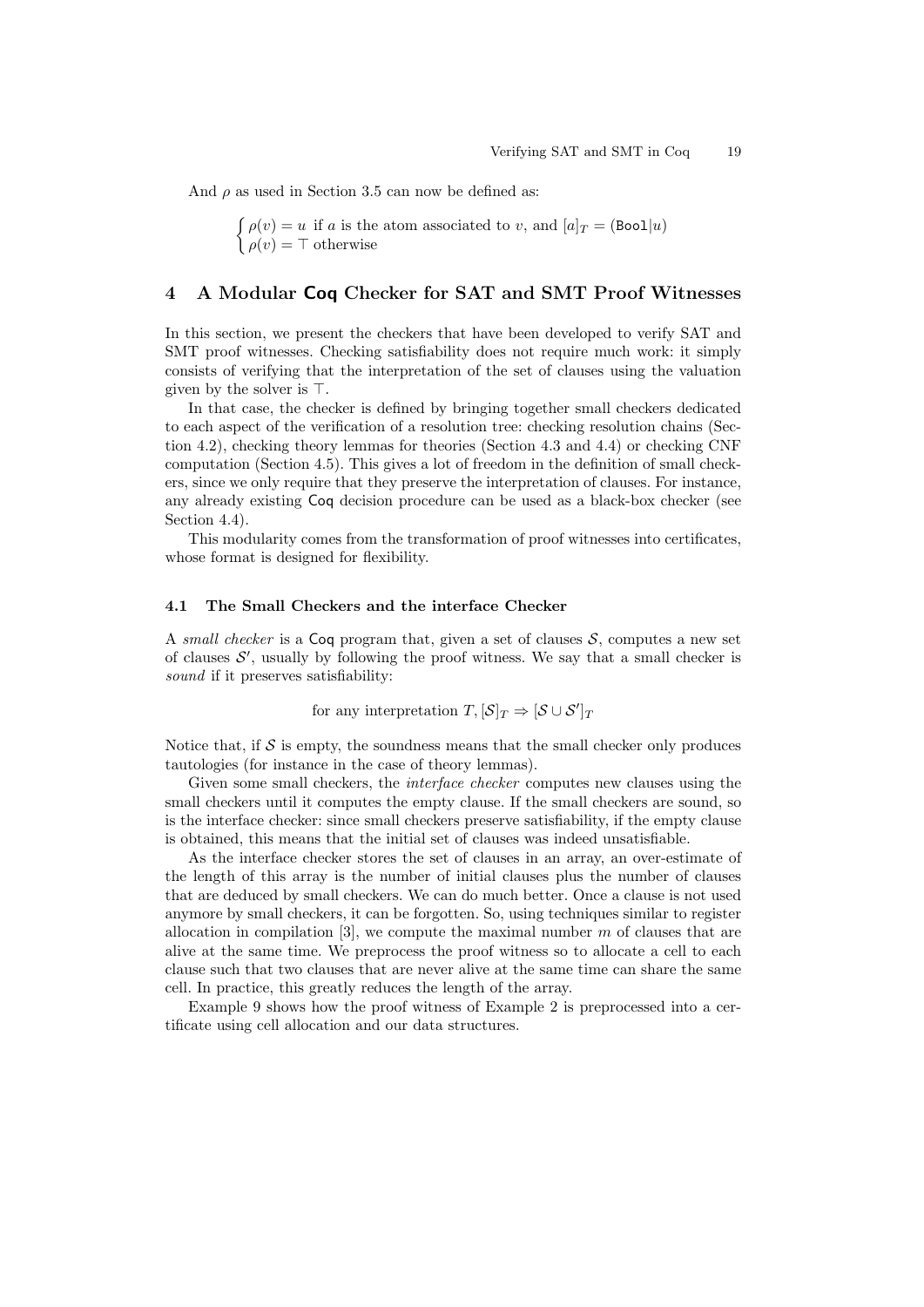Example 9. The proof witness of Example 2 is preprocessed into:

| $0 \leftarrow x \vee y$              | (1) | $3 \leftarrow \bar{x} \vee z$     | (4) |
|--------------------------------------|-----|-----------------------------------|-----|
| $1 \leftarrow x \vee \bar{y} \vee z$ | (2) | $0 \leftarrow \mathcal{R}(1,2,0)$ | (5) |
| $2 \leftarrow \bar{z}$               | (3) | $1 \leftarrow \mathcal{R}(2,3,0)$ | (6) |

where  $\mathcal{R}(i_1,\ldots,i_p)$  is the result of the resolution chain of the clauses contained in  $i_1$ ,  $\ldots$ ,  $i_p$  (see Section 4.2).

With such a certificate, the interface checker follows the following simple schema.

- 1. Create an array s of length  $m$ , the maximal number of clauses that are alive at the same time.
- 2. Follow the certificate to put the clauses into  $s$  step by step, using small checkers to compute intermediate clauses.
- 3. Check that the last clause that was added is the empty clause.

The soundness of this checker is proved in Coq:

Theorem 1 (Soundness of the interface checker). Given sound small checkers, if the interface checker returns  $\top$  on entries m and  $\mathcal{S}$ , then for any interpretation  $T$ ,  $[\mathcal{S}]_T = \perp$ .

#### 4.2 A small Checker to Compute Resolution Chains

Our first example of small checker is a computer of resolution chains. It is the only small checker that is needed to check propositional unsatisfiability, and it is also used for the resolution part of SMT proof witnesses.

Because most SAT solvers use variants of DPLL, the resolution trees that are generated as proof witnesses have very special shapes. It is often the case that one of two premises of the resolution rules is a leaf. So instead of using the binary version of resolution  $\mathcal{R}(C_1, C_2)$ , each line of the output format for SAT witnesses is a resolution chain  $\mathcal{R}(C_1, C_2, \ldots, C_m)$  where

 $\mathcal{R}(C_1, C_2, \ldots, C_m) = \mathcal{R}(\ldots (\mathcal{R}(\mathcal{R}(C_1, C_2), C_3), \ldots), C_m).$ 

We can efficiently compute resolution chains using the intermediate representation  $R<sub>2</sub>$  of clauses. The algorithm is the direct encoding in CoQ of the algorithm of zverify, the checker for ZChaff proof witnesses [38]. The soundness of this small checker has been proved in Coq:

Theorem 2 (Soundness of the algorithm for resolution chains). Consider m clauses  $C_1$ ,  $C_2$ , and  $C_m$ , represented as lists, and let C be the clause, also represented as a list, returned by the algorithm for resolution chains. Then:

for any interpretation T,  $[C_1]_T \wedge [C_2]_T \wedge \cdots \wedge [C_m]_T \Rightarrow [C]_T$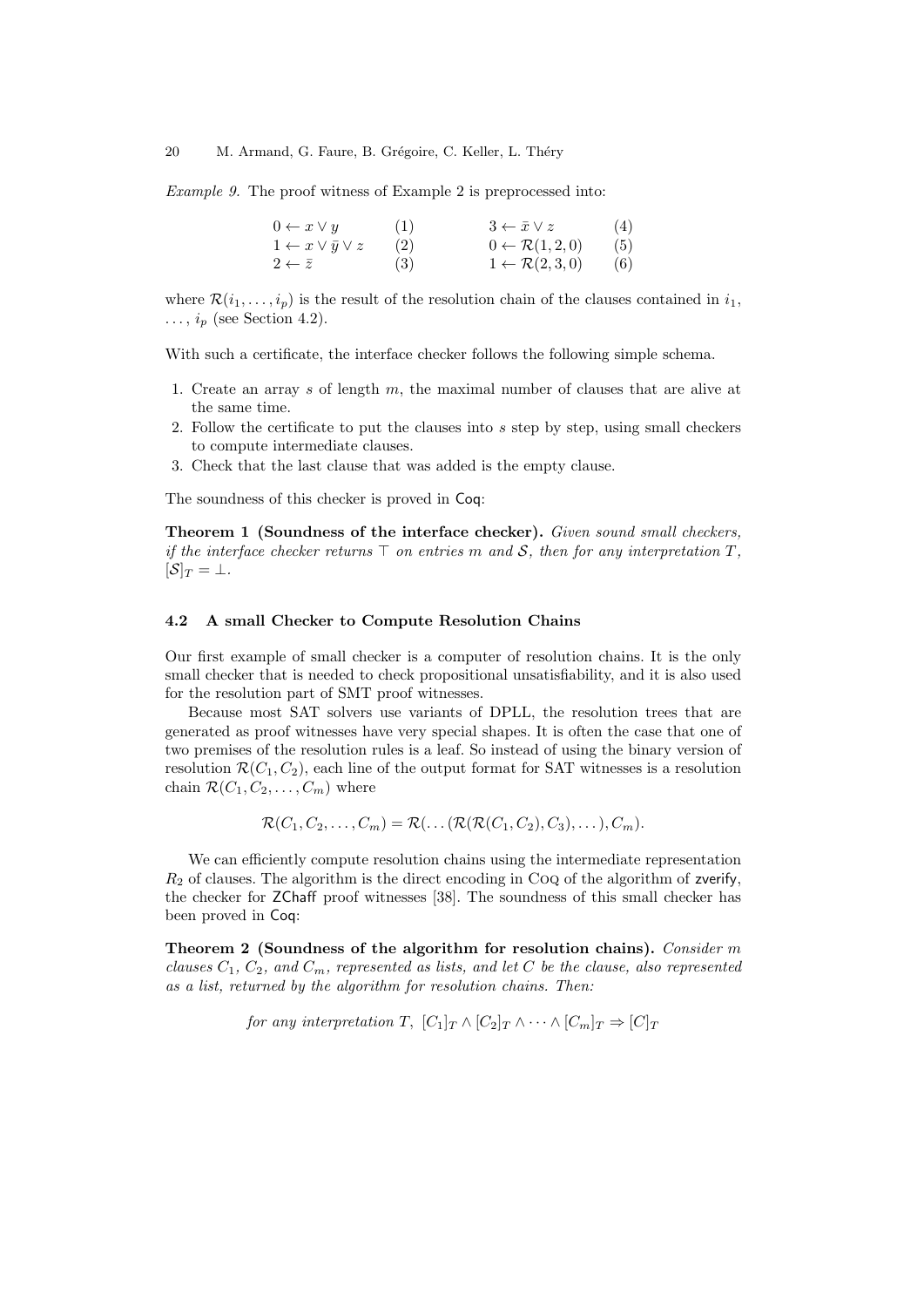#### 4.3 A small Checker to Compute Congruence Closure

Nelson-Oppen's technique [36] is a solution to combine the congruence closure (described in Example 3 with theories. Congruence closure theory lemmas can be proved in Coq either by using the congruence tactic or by checking the detailed proof witness provided by the SMT solver VeriT. We chose to write our checker such that its works up to symmetry (i.e.  $x = y$  and  $y = x$  are considered to be equal). Thus, our checker for congruence closure uses certificates made of three rules:

- transitivity:  $x_1 \neq x_2 \vee \cdots \vee x_{n-1} \neq x_n \vee x_1 = x_n;$
- function congruence:  $x_1 \neq y_1 \vee \cdots \vee x_n \neq y_n \vee f(x_1, \ldots, x_n) = f(y_1, \ldots, y_n);$
- predicate congruence:  $x_1 \neq y_1 \vee \cdots \vee x_n \neq y_n \vee \neg P(x_1, \ldots, x_n) \vee P(y_1, \ldots, y_n)$ .

Its soundness is proved in Coq as well.

### 4.4 A small Checker for Linear Arithmetic

VeriT does not give certificates for linear arithmetic. However, this is not really a problem since Coq implements a very efficient reflexive and certificate-producing decision procedure for linear arithmetic [11]: lia.

We have not yet written a small checker for linear arithmetic. However, we have performed some experiments and checked a wide range of lemmas coming from the SMT-LIB benchmarks using the lia decision procedure. The latter has proved to be very efficient: about 1, 000 non-trivial lemmas have been proved in less than 10s. We are then very confident in adding linear arithmetic in our SMT checker, which should be done soon.

#### 4.5 A small Checker for CNF Computation

Contrary to SAT solvers, most SMT solvers deal with arbitrary formulas as input, and not only CNF formulas. In our framework, CNF computation is considered as a particular theory, described in Example 10, for which a small checker can be implemented.

Example 10. The theory of CNF computation is defined upon the signature containing:

- one single type, written  $F$ ;
- function symbols  $\top : F, \bot : F, \wedge : F \to F \to F, \vee : F \to F \to F, \Rightarrow : F \to F \to F,$  $\Leftrightarrow: F \to F \to F$
- one predicate symbol  $P : F \rightarrow bool$

and includes all the propositional tautologies, like  $\neg P(f_1 \lor f_2) \lor P(f_1) \lor P(f_2)$ . P is often omitted.

Since CNF computation does not interfere with other theories—it can be done entirely at the beginning—we chose to encode logical formulas separately from the other kinds of atoms; but this is simply a matter of clarity.

The SMT solvers VeriT and Z3 return proof witnesses which are explicit about CNF computation. We pass them as certificates to the CNF checker, whose soundness is proved in Coq.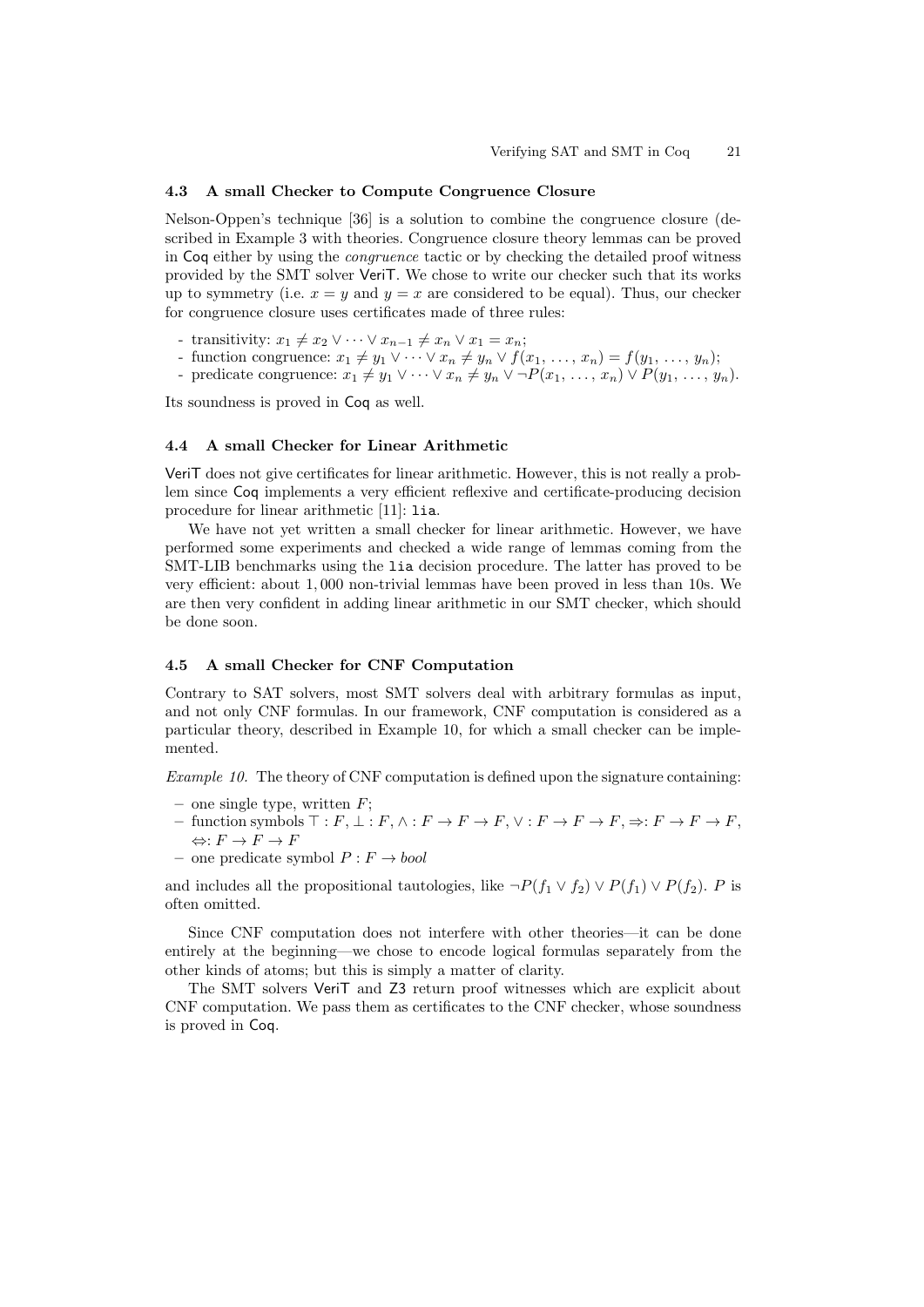# 5 Coq Tactics that Call SAT and SMT Solvers

In this section, we explain how the automation of Coq can be enhanced by introducing new tactics that delegate goals to external provers. Similar ideas were already used in several contexts, see for example [26,28]. We consider goals of the form  $\forall \vec{x}, F$  where F is a quantifier-free decidable formula. The reification step generates a deep embedded clause C given to the external solver, and an interpretation for the signature  $T_0$  such that  $[C]_{T_0} = \neg F$ .

- $-$  If the external solver returns that C is unsatisfiable, the soundness of the witness checker gives  $\forall T, [C]_T = \perp$  and then  $\neg F = [C]_{T_0} = \perp$  from which we conclude (decidability of  $F$ ) that  $F$  is valid.
- If the external solver returns that  $C$  is satisfiable, the proof witness provides a counterexample that can be used to understand why the initial Coq goal is not provable.

We designed a tactic for the solvers **ZChaff** and **VeriT**. The corresponding proof-terms are linear in the length of the proof witness (this is an application of the computational reflection in Coq, see Section 2.3).

For the moment, only formulas that directly fit in the fragment decided by SAT and SMT provers can be solved. We leave for future work to define encodings of more elaborate Coq terms into this fragment, in order to be able to prove more goals. This could be done by relying on a previous plugin of Coq called Dp [6].

# 6 Results and Comparison with Other Work

# 6.1 Related Work

Another approach for safely integrating SAT and SMT solvers into proof assistants is to formally prove their soundness. This is the approach followed in [32]. It has the advantage to validate the algorithms at work in the prover but is sensitive to any changes, e.g. optimizations in the proof search. Unfortunately at the time this paper is written, we could not have access to their code.

Several SAT and SMT solvers have been safely integrated in LCF style interactive theorem provers including CVC Lite in HOL Light [34], haRVey in Isabelle/HOL [22], Z3 in HOL and Isabelle/HOL [12]. In the following, we will focus on the comparison with the integration in Isabelle/HOL and HOL of ZChaff [40] (this corresponds to the state of the art).

#### 6.2 Experiments

All the experiments have been conducted on an Intel Quad Core processor with 2.66GHz and 4Gb RAM, running Linux. For Coq, we use the code available online [1], with the native version of Coq and Ocaml 3.11. For Isabelle/HOL, we use proof reconstructions for ZChaff written by Alwen Tiu and Tjark Weber, with Isabelle 2009-1 and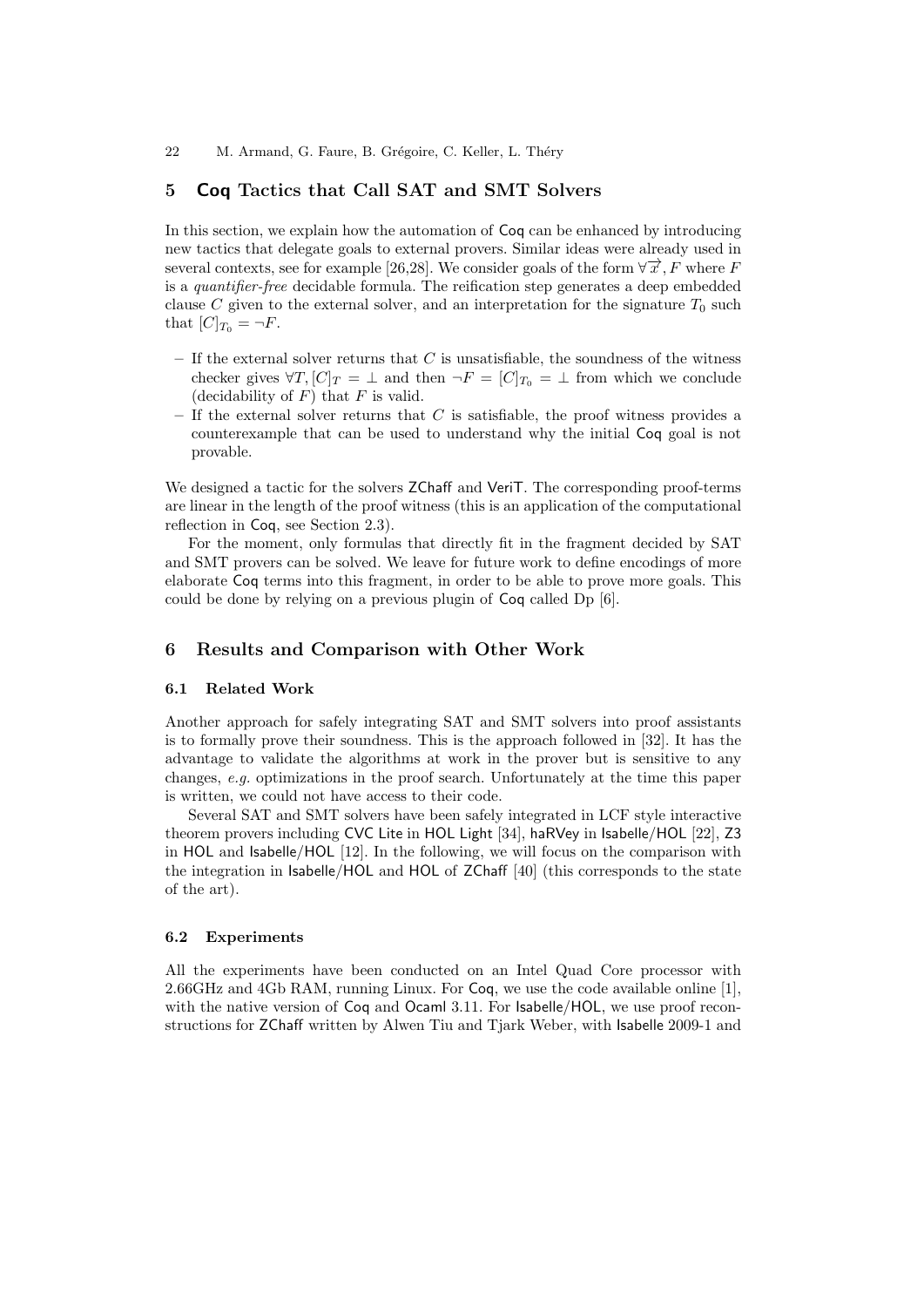| $  # \n%$ Time<br>$\#$   %   Time    $\#$   %   <br>Time     |  |
|--------------------------------------------------------------|--|
|                                                              |  |
| $75 49.7 $ 64.3 $ 57 37.7 $<br>$\sqrt{70 46.4 22.3}$<br>101. |  |

Table 1: SAT benchmarks

| Solved VeriT |  |            | Cog checker |  |                                 |
|--------------|--|------------|-------------|--|---------------------------------|
|              |  | $%$ Timell |             |  | <b>Time</b>                     |
|              |  |            |             |  | 3897 97.0 5.075 3871 96.3 1.050 |

Table 2: Congruence closure benchmarks

Poly/ML 5.2. We use ZChaff 2007.3.12 and the revision 1789 of the VeriT repository. We put a timeout of 300s both for producing and checking the proof witness.

We tested the combination of the interface checker with the small checker of resolution chains for ZChaff on a database of 151 industrial benchmarks from SAT Race'06 and '08. Table 1 presents the number of benchmarks solved by ZChaff, and among them, the number of proof witnesses successfully checked by Coq and Isabelle/HOL. The times are the average of the times for the 55 benchmarks on which ZChaff, Coq and Isabelle/HOL all succeeded, in seconds.

Errors in Isabelle/HOL were due to timeouts, whereas in Coq they are due to memory overflows. It thus clearly appears that Coq is faster but consumes more memory than Isabelle/HOL. Moreover, Coq can solve more cases.

We also tested the combination of the interface checker with the small checkers of resolution chains, CNF computation and congruence closure, for VeriT on a database of 4019 industrial benchmarks from SMT-LIB [2] dealing with congruence closure (QF UF). Table 2 presents the number of benchmarks solved by VeriT, and among them, the number of proof witnesses successfully checked by Coq. The times are the medium of the times for the 3871 benchmarks on which VeriT and Coq both succeeded, in seconds.

Once more, errors in Coq were due to out of memory errors. Using VeriT, we are able to solve a large majority of the problems in very small amount of time.

Checking a certificate in Coq is faster than producing it. This is really encouraging for adding new decision procedures in Coq: we benefit from the rapidity of the tuned external prover and we do not add much time during proof checking.

# 7 Conclusion and Future Work

We have presented a checker for SAT and SMT proof witnesses written in Coq that is fully certified. The checker is efficient: it is able to check huge proof witnesses coming from challenging benchmarks in reasonable time, and it compares well with state of the art implementations in Isabelle/HOL. It serves as a basis for a fully automated decision procedures that is completely safe and produces small proof terms. We took a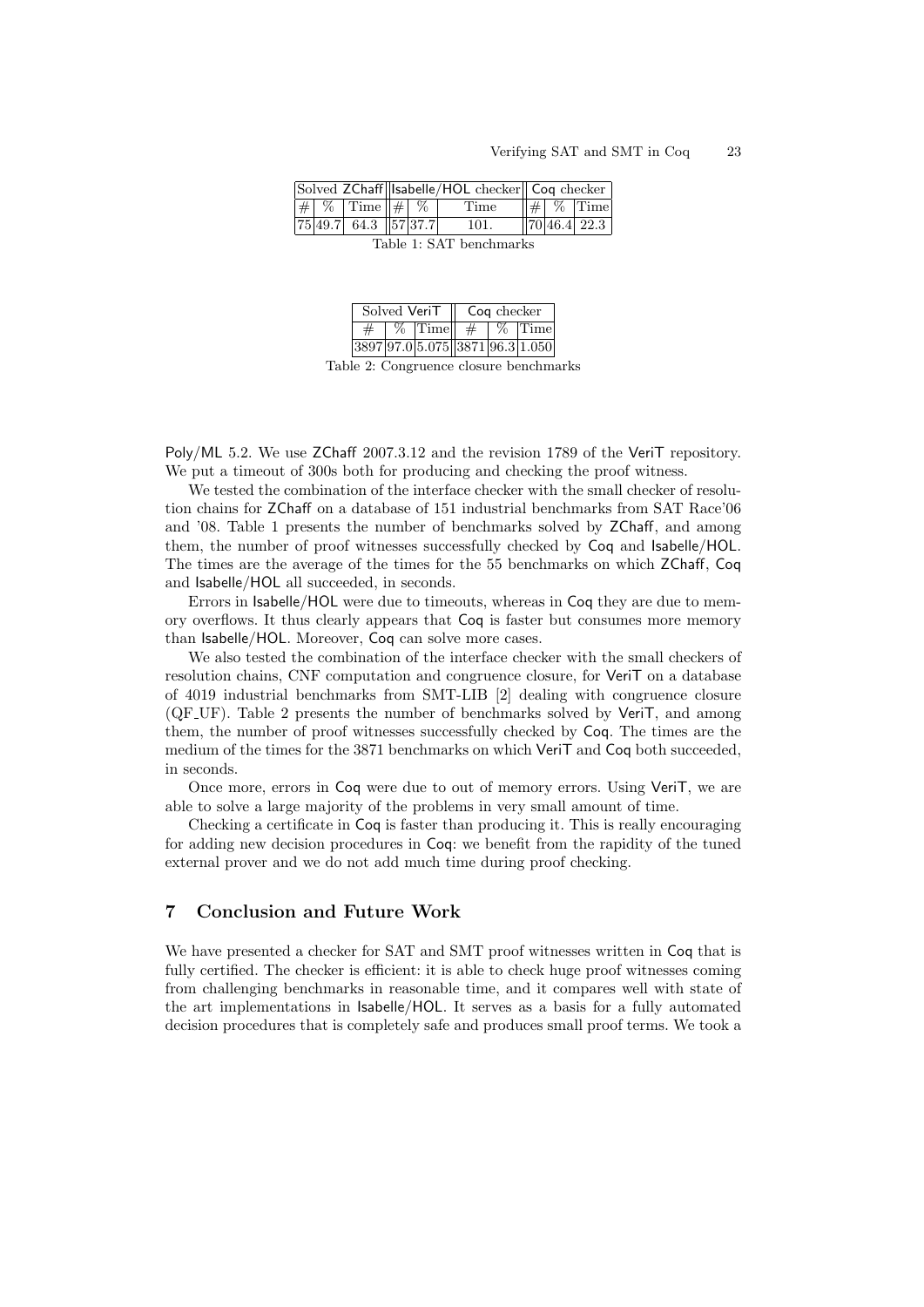special care in being generic: for example the same checker is used for MiniSat, ZChaff and VeriT. This relies on the generic format we use after translating proof witnesses into certificates. The technique of proof by reflection and native data structures have been crucial in this work. They let us design proofs that are both small and fast. We expect our implementation to be efficient enough to be integrated in a large-scale formalization program, see for example [30].

Our main ambition now is to increase the expressiveness of goals that can be proved following two directions. On the one hand, we want to deal with more theories including non-linear arithmetic, lists and bit vectors. We also want to deal with non quantifierfree formulas. On the other hand, by encoding dependent types and inductives in first-order logic, we could then apply SMT solvers on more complex goals. This idea is already present in [40] where Higher-Order Logic was encoded in propositional logic.

Acknowledgments We wish to thank Sascha Böhme and Tjark Weber for the details and source code they gave us to reproduce the Isabelle experiments. We are also grateful to Pascal Fontaine for his help about the VeriT prover.

# References

- 1. Source code of the development, http://www.lix.polytechnique.fr/~keller/ Recherche/smtcoq.html
- 2. SMT-LIB, http://www.smtlib.org
- 3. Aho, A.V., Lam, M.S., Sethi, R., Ullman, J.D.: Compilers: Principles, Techniques, and Tools. Prentice Hall (2006)
- 4. Allen, S.F., Constable, R.L., Howe, D.J., Aitken, W.E.: The Semantics of Reflected Proof. In: LICS, pp. 95–105. IEEE Computer Society (1990)
- 5. Armand, M., Grégoire, B., Spiwack, A., Théry, L.: Extending Coq with imperative features and its application to sat verification. In: Kaufmann and Paulson [29], pp. 83–98
- 6. Ayache, N., Filliâtre, J.C.: Combining the Coq proof assistant with first-order decision procedures (March 2006), unpublished notes
- 7. Ball, T., Bounimova, E., Levin, V., Kumar, R., Lichtenberg, J.: The static driver verifier research platform. In: CAV. LNCS, vol. 6174, pp. 119–122. Springer (2010)
- 8. Barnett, M., Chang, B.Y.E., DeLine, R., 0002, B.J., Leino, K.R.M.: Boogie: A modular reusable verifier for object-oriented programs. In: FMCO. LNCS, vol. 4111, pp. 364–387. Springer (2005)
- 9. Barrett, C., Tinelli, C.: Cvc3. In: CAV. LNCS, vol. 4590, pp. 298–302. Springer (2007)
- 10. Bertot, Y., Castéran, P.: Interactive Theorem Proving and Program Development, Coq'Art: The Calculus of Inductive Constructions. Springer (2004)
- 11. Besson, F.: Fast Reflexive Arithmetic Tactics the Linear Case and Beyond. In: TYPES. LNCS, vol. 4502, pp. 48–62. Springer (2006)
- 12. Böhme, S., Weber, T.: Fast LCF-style proof reconstruction for Z3. In: Kaufmann and Paulson [29], pp. 179–194
- 13. Bouton, T., de Oliveira, D., D´eharbe, D., Fontaine, P.: veriT: An Open, Trustable and Efficient SMT-Solver. In: CADE. LNCS, vol. 5663, pp. 151–156. Springer (2009)
- 14. Conchon, S., Contejean, E., Kanig, J.: Ergo : a theorem prover for polymorphic first-order logic modulo theories (2006), http://ergo.lri.fr/papers/ergo.ps
- 15. Davis, M., Logemann, G., Loveland, D.: A Machine Program for Theorem-Proving. Communications of the ACM 5(7), 394–397 (1962)